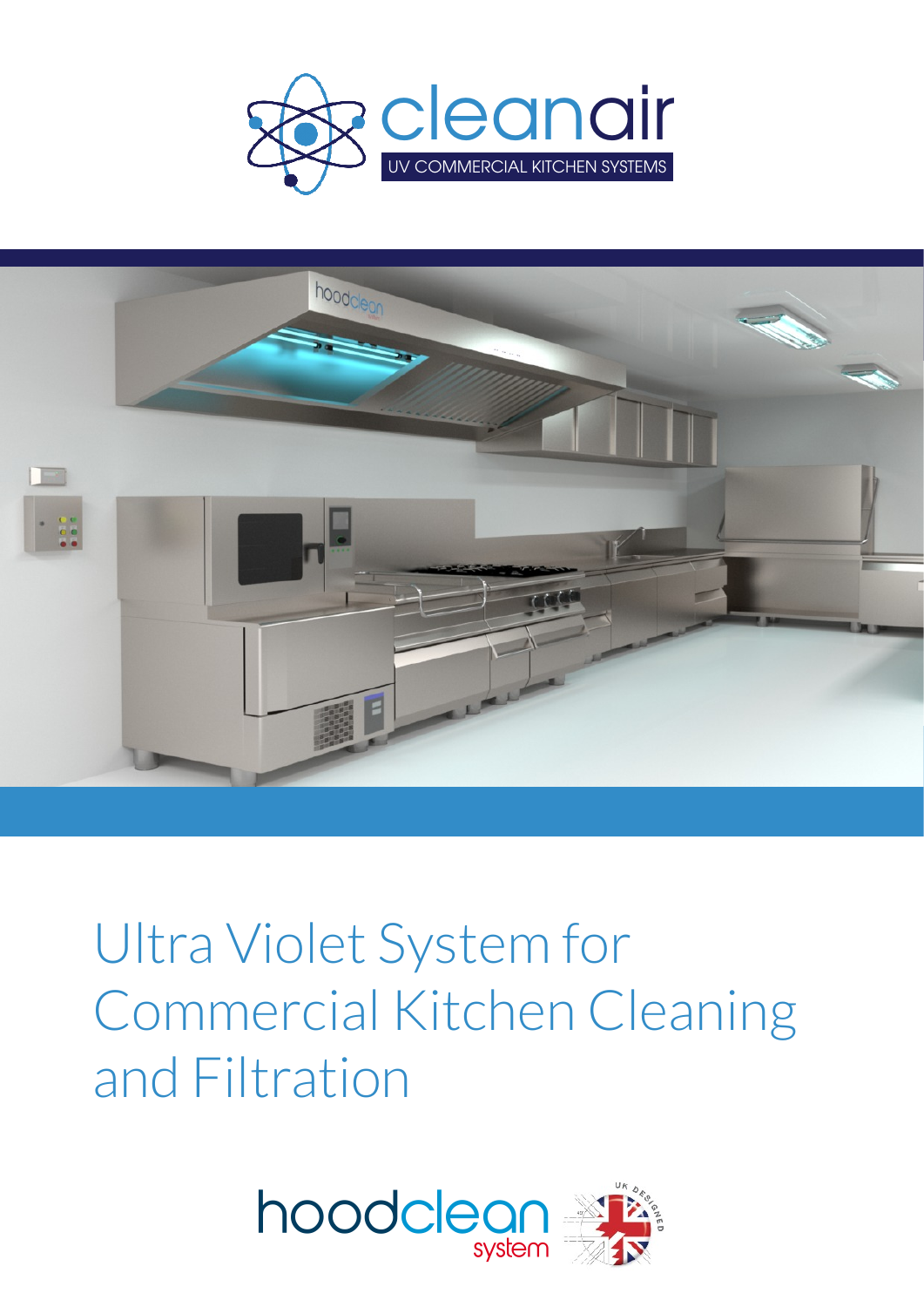# **UV-C ENERGY FOR KITCHEN HOODS**

Exhaust hoods are fundamental part of any commercial kitchen, yet they are frequently poorly maintained. Cleaning a hood system is a dirty and difficult task and cleaning the exhaust ducts is even more difficult - this often means that maintenance is 'put on the back-burner'.

Unfortunately, this can have severe and far reaching consequences ranging from infection caused by decomposing grease falling into food to smoke blowbacks which can engulf a kitchen in acrid smoke causing closure and even fire which will ravage a kitchen and spread through the ductwork of a building.



Increasingly, multi-national hotels and caterers require as a Standard Operating Procedure that UV-C filters are installed to reduce the maintenance and risks.

These systems break down the grease reducing the maintenance requirement and fire risks.

# **HOW DOES THE UV SYSTEM WORK?**

UV-C is a light-beam which creates a process called 'Photolysis'. This is a chemical process by which molecules are broken down into smaller units through the absorption of light. In effect the thick grease molecules are separated from each other.

The UV-C light tube also creates Ozone and the resulting 'Ozonlysis' breaks down hydrocarbons forming water vapour and leaving inert carbon based powder.





Ozone gas is also sucked through the exhaust ducts breaking down any grease that has collected deeper inside the ductwork. Another benefit is that the Ozonolysis process has the effect of deodorizing the exhaust air- an increasing requirement in many countries.

What this means for a kitchen exhaust system is that grease sucked into the hood is destroyed by the dual effects of Photolysis and Ozonolysis leaving a powder that is exhausted out of the ducting, any residual can be easily wiped away with a cloth.

Unlike most UV-C systems, Clean Air's HoodClean incorporates combination UV-C / Ozone tubes to boost the effectiveness.



### HOODCLEAN CONTROL PANEL

The HoodClean UV Filtration System includes a user-friendly control panel which allows any kitchen staff member to easily control the system and evaluate when replacement tubes or regular maintenance is required.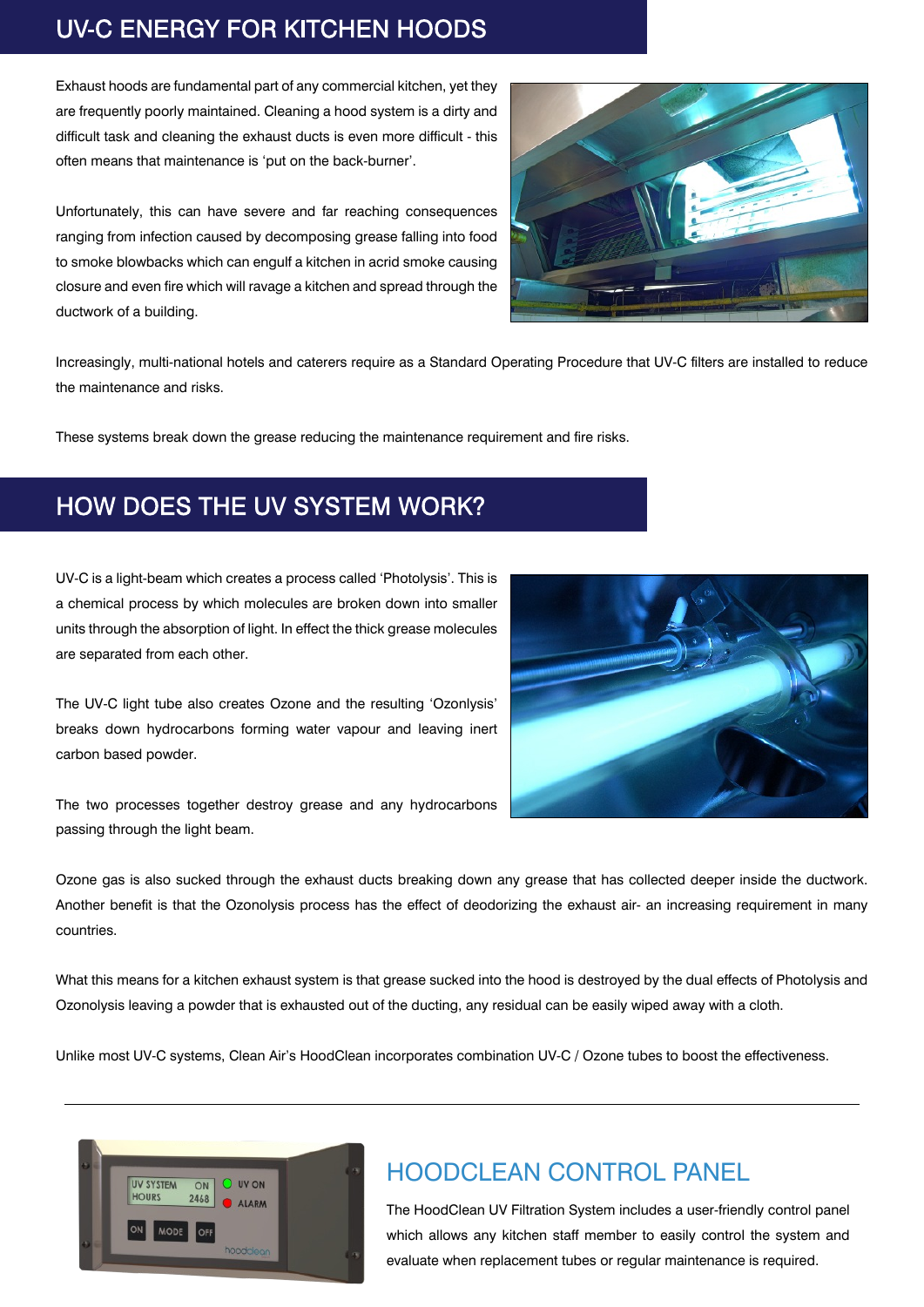# BENEFITS OF UV IN COMMERCIAL KITCHENS

# system hoodclean



- Clears oil and grease from the exhaust hood and ductwork
- No more hood and duct cleaning
- Protects against fire
- Eradicates odour from effluent air
- Easily retro-fitted into existing exhaust equipment
- Improved airflow and reduced operating costs
- Full service plan and call-out program

# **Laboratory Testing**

Recent testing of the HoodClean UV System was conducted by Star Laboratory PTE in Singapore, an NEA-approved testing facility.

Testing was conducted on two aspects of the HoodClean systems performance: Odour Reduction and Oil Mist Reduction. The results were as follows:-

| DDOUR REDUCTION      :      98.4% success  |  |
|--------------------------------------------|--|
| DIL MIST REDUCTION    :      98.2% success |  |





# RETRO FITTING THE HOODCLEAN SYSTEM

The simple and effective design of the HoodClean UV Filtration System affords kitchen designers the opportunity to easily retro-fit the equipment into their existing kitchen hood equipment.

Installation takes only around 2 hours thereby not affecting kitchen operations in any way. Installation does not impact on the extraction performance of any kitchen hood.

Power requirement for the HoodClean System is simply access to a permanent 220/240V supply.